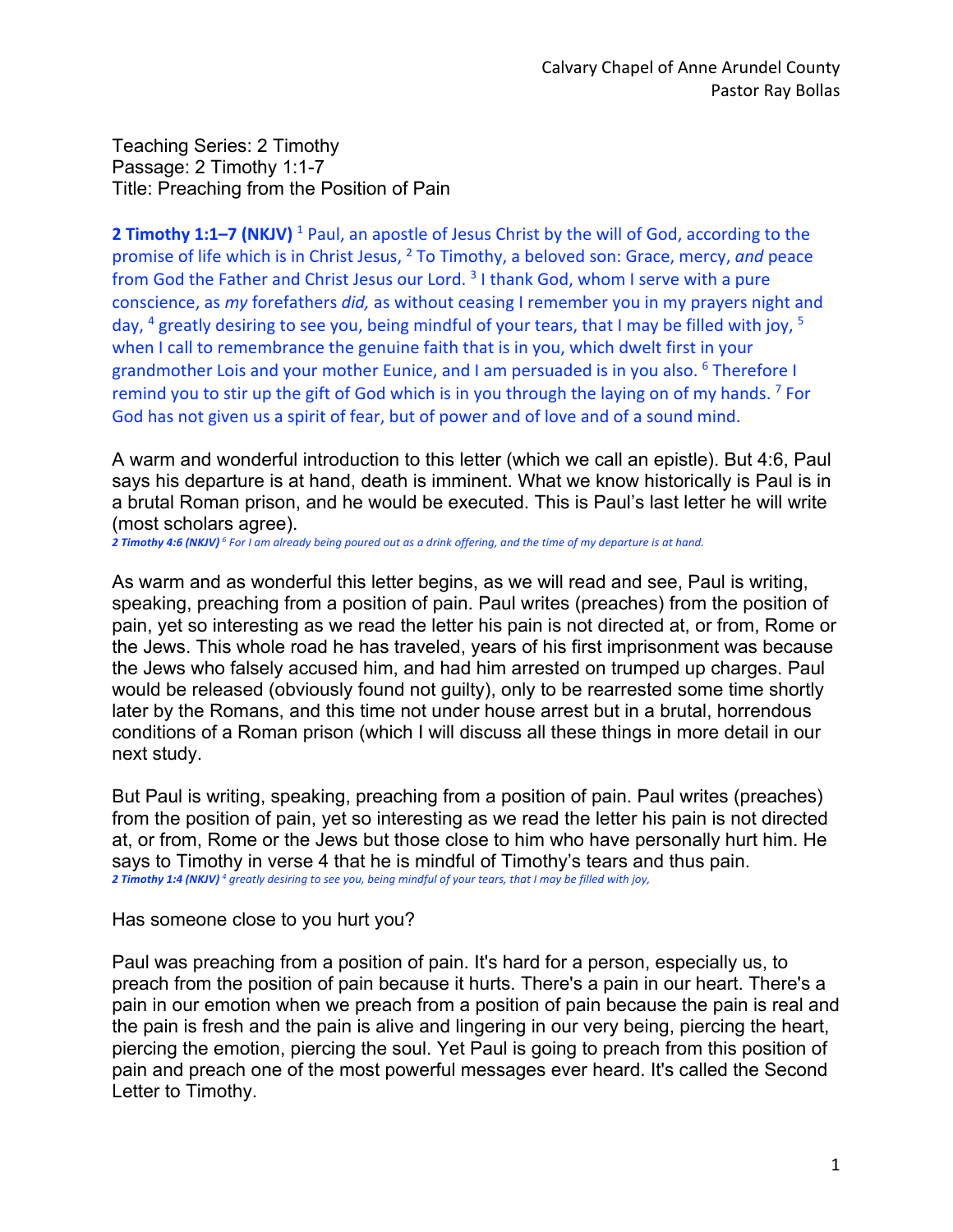Have you ever poured yourself out, given everything? This is what Paul has done for the sake of others, and yet here's Paul in prison. And as we read all that he gave and all that he poured out ended in abandonment by some, by many. Yet as he writes to Timothy to finish well, he preaches from a position of pain as he's going to give Timothy these final charges to finish well to hear those same words, "Well done, good and faithful servant," that Paul soon will hear as he's in his last days. Yet Paul in his pain will be remembering all the critiquing that was put against him, all the wrong and all the unfairly attacks against him. And as he writes, Timothy will see them coming alive as he preaches from a position of pain.

Has someone close to you hurt you?

Yet in his pain, he speaks these powerful words that we should all home in on. He says to Timothy, "God has not given us a spirit of fear, but of power, love and a sound mind." So the words spoken to each and every one of us that's applicable to us today is there's still power in pain, there's still love in pain, and there's still a sound mind in pain, and God uses them in the position of our pain.

*2 Timothy 1:7 (NKJV) <sup>7</sup> For God has not given us a spirit of fear, but of power and of love and of a sound mind.* 

## **5 Reasons Personal Hurts are in this Epistle**

5 Reasons Paul's farewell letter would use precious ink, precious space, speaking to Timothy about the wounds of the people who hurt him (Paul)

**First: To Contrast -** Well, the first reason is it contrasts who is faithful to Him as we'll see in Luke would stay with Him when everybody else would abandon. Can I ask you, are there any Luke's in the room today, who stayed by even when all flee and abandon others when they're in their greatest time of need? The Lord, through the inspired word of God here, lets it be known that Paul has a treasure and Paul's treasure is the name Luke. I pray you'll be a Luke in somebody's life and if you have a Luke, treasure them. Let them know it and then be a Luke to someone when everybody else is leaving them and abandoning them. Maybe it's not even anything to do with personal sin, failing. But if so, that's even more so why we need to come and stand beside them. But just those who are lonely, maybe feel they're all alone in a closed room, like a prison cell and all forgotten them. They'll treasure a Luke who comes and stands with them.

*2 Timothy 4:11 (NKJV) <sup>11</sup> Only Luke is with me. Get Mark and bring him with you, for he is useful to me for ministry.* 

*2 Timothy 1:15 (NKJV) <sup>15</sup> This you know, that all those in Asia have turned away from me, among whom are Phygellus and Hermogenes.* 

*2 Timothy 1:16–17 (NKJV) <sup>16</sup> The Lord grant mercy to the household of Onesiphorus, for he often refreshed me, and was not ashamed of my chain; 17 but when he arrived in Rome, he sought me out very zealously and found me.* 

*2 Timothy 4:9–10 (NKJV) <sup>9</sup> Be diligent to come to me quickly; 10 for Demas has forsaken me, having loved this present world, and has departed for Thessalonica—Crescens for Galatia, Titus for Dalmatia.* 

*2 Timothy 4:14–15 (NKJV) <sup>14</sup> Alexander the coppersmith did me much harm. May the Lord repay him according to his works. 15 You also must beware of him, for he has greatly resisted our words.* 

You are verse two, a beloved son by Paul, in verse five, your mother and grandmother and above all by God who holds you in His hands, in His heart. Oh, I pray you know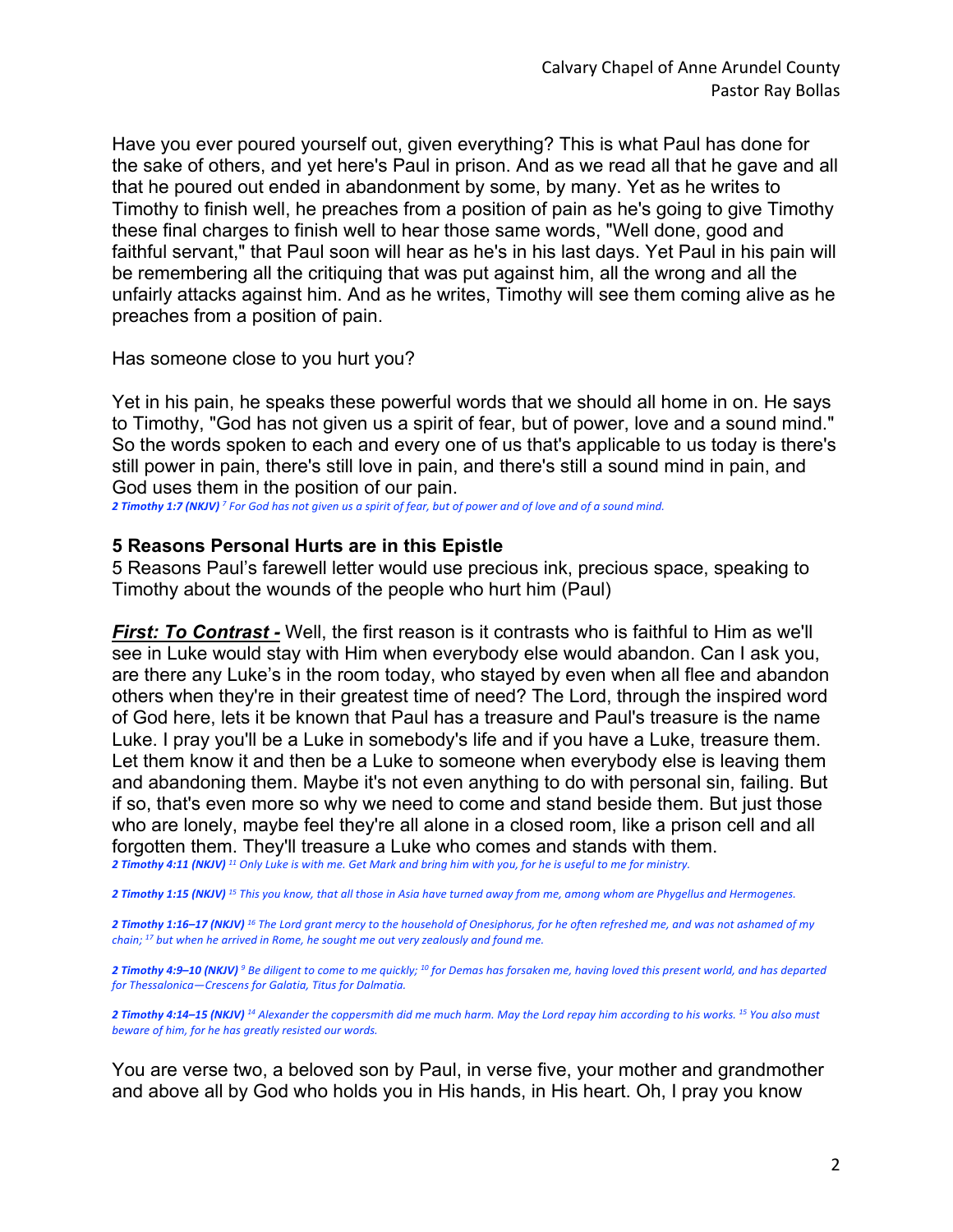how you are loved even if your family doesn't love you. But I'm praying that they do. But you are loved. I pray you find it here. I pray and plead we love each other and we are continually reminded we are loved by Him. As we take communion, we'll hold a cup that declares in Hebrews chapter 12, verse one and two, for the joy that was set before Him. That's why He endured all to have us. On the night that He was betrayed, preaching from a place and position of pain, yet He came to a place and position of power.

*2 Timothy 1:2 (NKJV) <sup>2</sup> To Timothy, a beloved son: Grace, mercy, and peace from God the Father and Christ Jesus our Lord.* 

*2 Timothy 1:5 (NKJV) <sup>5</sup> when I call to remembrance the genuine faith that is in you, which dwelt first in your grandmother Lois and your mother Eunice, and I am persuaded is in you also.* 

*Hebrews 12:1–2 (NKJV) <sup>1</sup> Therefore we also, since we are surrounded by so great a cloud of witnesses, let us lay aside every weight, and the sin which so easily ensnares us, and let us run with endurance the race that is set before us, 2 looking unto Jesus, the author and finisher of our faith, who for the joy that was set before Him endured the cross, despising the shame, and has sat down at the right hand of the throne of God.* 

*1 Corinthians 11:23–26 (NKJV) <sup>23</sup> For I received from the Lord that which I also delivered to you: that the Lord Jesus on the same night in which He was betrayed took bread; 24 and when He had given thanks, He broke it and said, "Take, eat; this is My body which is broken for you; do this in remembrance of Me." 25 In the same manner He also took the cup after supper, saying, "This cup is the new covenant in My blood. This do, as often as you drink it, in remembrance of Me." 26 For as often as you eat this bread and drink this cup, you proclaim the Lord's death till He comes.* 

Verse three, speaks of the forefathers. I think there's a place to honor our forefathers, not just the forefathers as we adore them as Charles Spurgeon and Pastor Chuck Smith and Pastor Joe Focht and Pastor Dave Guzik. But I'm talking to forefathers, such as godly mothers and fathers, godly and influential brothers and sisters who stand beside each and every one of us. There's a place that they deserve honor, we should give them honor. I think it's a great place to even speak honor on to them and of them to others and to them directly.

*2 Timothy 1:3 (NKJV) <sup>3</sup> I thank God, whom I serve with a pure conscience, as my forefathers did, as without ceasing I remember you in my prayers night and day,* 

*Secondly: To Acknowledge*, it acknowledges that people close to us, hurt us and to be honest, we can be the ones who do the hurting and let us be reminded of that and Paul is saying, "Don't be surprised and don't be disillusioned, Timothy. What happened to me will happen to you because, as Jesus would say, the servant is not greater than the master and as it happened to Jesus, He speaks." But we have the continual power behind it. Disillusionment will call us to quit. Disillusionment may call us to depart and Paul's reminding and putting forth to Timothy expect it. Acknowledge people close to you will hurt you.

"But oh the wounds of a friend," as Jesus would be wounded by Judas who He called a friend. He considered Judas a friend in the wounds of a friend. And you know the question, why does Paul's farewell letter address these things? The personal wounds that will read of friends like Alexander, the coppersmith, Demas, who forsakes him and the others that we'll see here. Why would he address it, give ink and space to these and those who hurt him?

*Proverbs 27:6 (NKJV) <sup>6</sup> Faithful are the wounds of a friend, But the kisses of an enemy are deceitful.* 

*Matthew 26:48–50 (NKJV) <sup>48</sup> Now His betrayer had given them a sign, saying, "Whomever I kiss, He is the One; seize Him." 49 Immediately he*  went up to Jesus and said, "Greetings, Rabbi!" and kissed Him. <sup>50</sup> But Jesus said to him, "Friend, why have you come?" Then they came and laid *hands on Jesus and took Him.*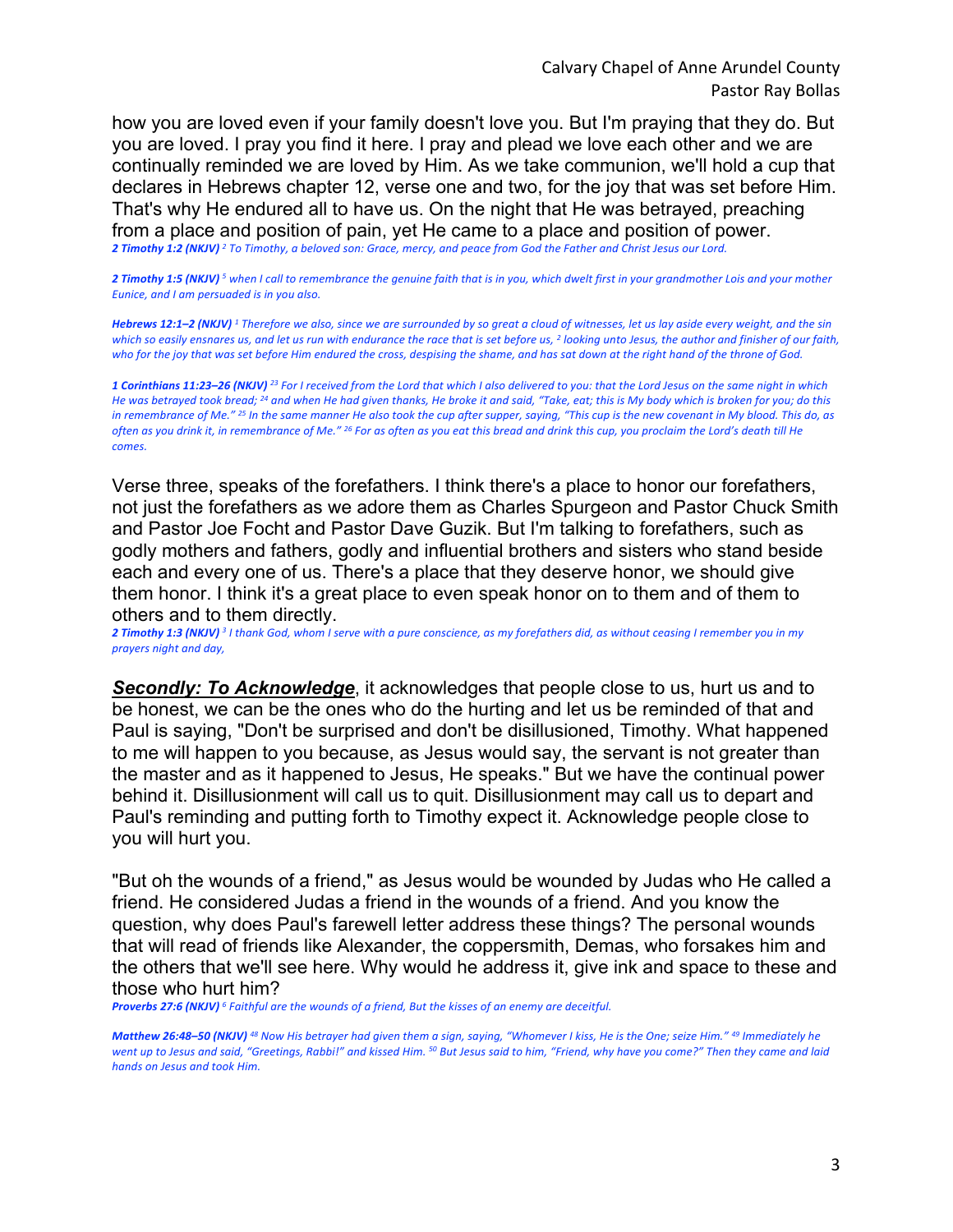Hurting is a dangerous, emotional place to be. It's a place many people quit. It's a place that many people, because of disillusionment, believe the part. But Paul doesn't and he is reinforcing to Timothy so he doesn't either and so we see a place of power in our passage today and the weeks to come as we study this book preaching from the position of pain and the power that comes in the midst of the pain.

Paul will say to Timothy that God has not given a spirit of fear, but of power, love and a sound mind. Paul would say those words to Timothy because he would know that Timothy is fearful about something. And so he calls to remind not to be fearful, to remember the power of God and the promises of God. I am reminded of Abraham after he stormed the gates with 300 men there against the five kings, valiant, daring night raid, victorious. But then after when the emotions settle, God would come and speak to him and say, "Fear, not Abraham." The reason he would say that is because Abraham would be fearful. "Are the kings going to regroup and rally, get reinforcements and now come and track me down and strike me down?" So God speaks to him, "Fear not." So God speaks to Timothy because God had spoken to Paul, because God had spoken to Abraham and because God speaks to us. "Fear not. I'm not giving you the spirit of fear, but of power, love and sound mind. Fear not, for I am God."

*2 Timothy 1:7 (NKJV) <sup>7</sup> For God has not given us a spirit of fear, but of power and of love and of a sound mind.* 

*Genesis 15:1 (NKJV) <sup>1</sup> After these things the word of the LORD came to Abram in a vision, saying, "Do not be afraid, Abram. I am your shield, your exceedingly great reward."* 

**Thirdly: To See,** God sees those who hurt you. Whether literal tears or emotional tears, God sees. Jehovah-Rohi as he would speak that to Hagar. I see you. I see your pain. I see your tears and I catch them in the bottle. You don't cry alone and no tear ever drops to the floor alone or absorbs into the pillow alone. Every tear that you've ever shed in your life, think about this, transports itself into Heaven, into a bottle that God holds, Psalm 56, verse 8. Every tear we think they get absorbed in our natural water system, evaporation, I don't stretch the truth when I say they're teleported to a place in Heaven in a bottle that God holds and sees our tears in his bottle of remembrance. As Paul would say to Timothy, "I'm reminded of your tears."

*Genesis 16:13–14 (NKJV) <sup>13</sup> Then she called the name of the LORD who spoke to her, You-Are-the-God-Who-Sees; for she said, "Have I also here seen Him who sees me?" 14 Therefore the well was called Beer Lahai Roi; observe, it is between Kadesh and Bered.* 

*Psalm 56:8 (NKJV) <sup>8</sup> You number my wanderings; Put my tears into Your bottle; Are they not in Your book?* 

Fear is the literal word "timidity". It's a wordplay there in verse five and six, as it is Paul reminding is who you are, genuine faith. You're gifted, Timothy. You are Timothy, a beloved one. You're not timid. You're Timothy, a beloved one, a beloved of God.

*Fourthly: To Promise*, back to verse one, there is a promise of life. The word there is Zoe life. We speak it often here. It's the abundant life. It's the God life. It's a life that is beyond the life of this world. It's the life that Jesus lived and the disciples lived. As the devil would come to steal, kill and destroy and so we see the heart of pain as Paul preaches through pain from a position of pain and yet we see the counter of the promise and the power of the abundant life of those who shed tears, of those who heart are ached and harmed. God sees.

*2 Timothy 1:1 (NKJV) <sup>1</sup> Paul, an apostle of Jesus Christ by the will of God, according to the promise of life which is in Christ Jesus,*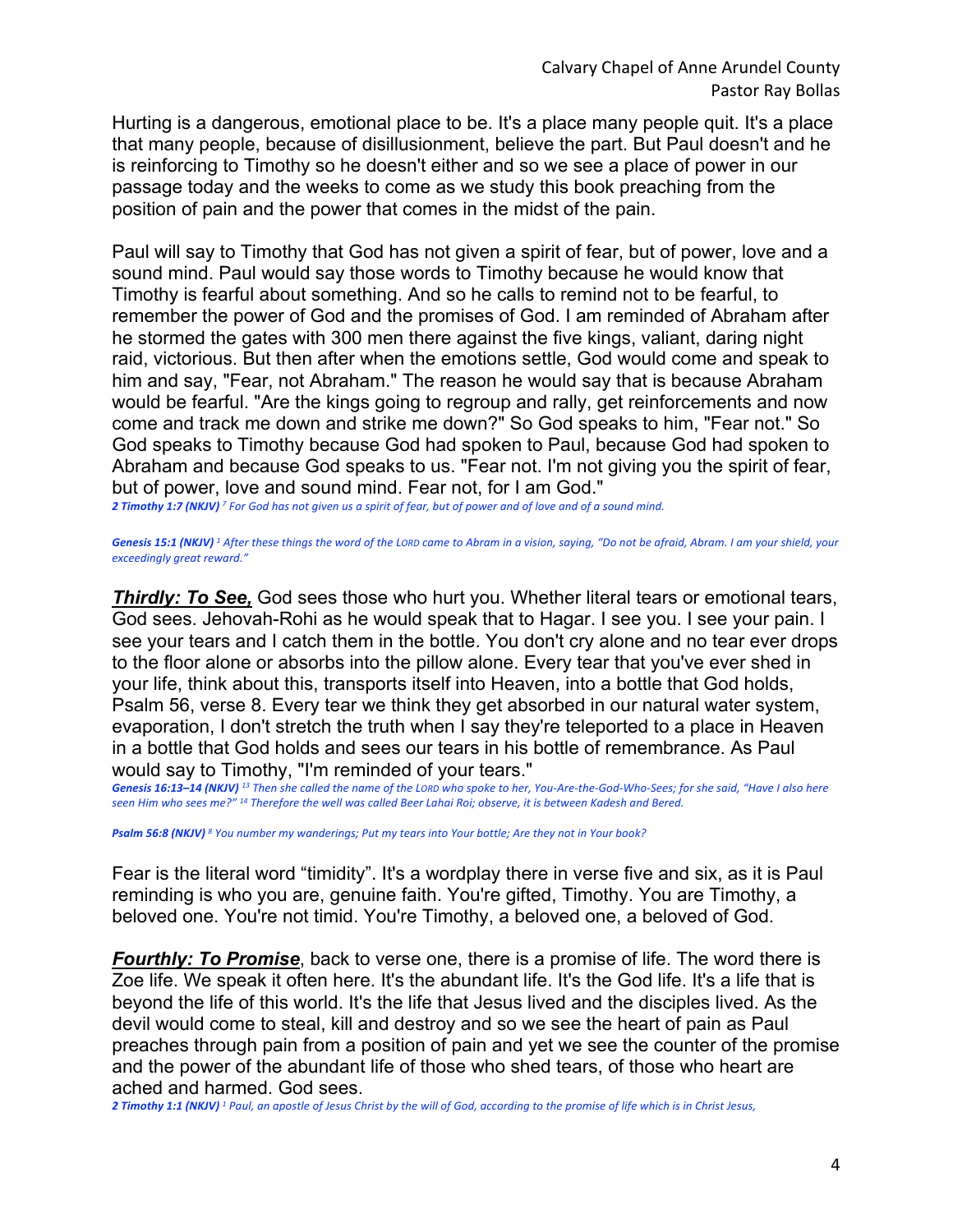*John 10:10 (NKJV)* <sup>10</sup> The thief does not come except to steal, and to kill, and to destroy. I have come that they may have life, and that they may *have it more abundantly.* 

In 2 Corinthians, we see Paul list the things that were intended to break him. But isn't it amazing the things that were made and thought to break him, made him unbreakable and once again, there's a promise through all the pains, things meant to break us, actually make us unbreakable?

*2 Corinthians 11:22–29 (NKJV) <sup>22</sup> Are they Hebrews? So am I. Are they Israelites? So am I. Are they the seed of Abraham? So am I. 23 Are they ministers of Christ?—I speak as a fool—I am more: in labors more abundant, in stripes above measure, in prisons more frequently, in deaths often. 24 From the Jews five times I received forty stripes minus one. 25 Three times I was beaten with rods; once I was stoned; three times I was shipwrecked; a night and a day I have been in the deep; 26 in journeys often, in perils of waters, in perils of robbers, in perils of my own countrymen, in perils of the Gentiles, in perils in the city, in perils in the wilderness, in perils in the sea, in perils among false brethren; 27 in weariness and toil, in sleeplessness often, in hunger and thirst, in fastings often, in cold and nakedness—28 besides the other things, what comes upon me daily: my deep concern for all the churches. 29 Who is weak, and I am not weak? Who is made to stumble, and I do not burn with indignation?* 

## *Fifthly: To Show* – To Show you, that nothing, and no one can stop the work of God that He has purposed and destined you for.

*2 Timothy 4:16–18 (NKJV) <sup>6</sup> At my first defense no one stood with me, but all forsook me. May it not be charged against them. 17 But the Lord stood with me and strengthened me, so that the message might be preached fully through me, and that all the Gentiles might hear. Also I was delivered out of the mouth of the lion. 18 And the Lord will deliver me from every evil work and preserve me for His heavenly kingdom. To Him be glory forever and ever. Amen!* 

Verse six, Timothy has a gift stirred in him, the laying on of hands and his reward was Act 16, that he has to be circumcised to go on the mission field with Paul. I find that ever so amazing in that Timothy willingly and willfully did that for the sake of the gospel. Timothy is young and faithful and what a wonderful example, regardless of age. Young physically, young at heart, both of them have a calling and a beauty that follows in faithfulness.

*2 Timothy 1:6 (NKJV) <sup>6</sup> Therefore I remind you to stir up the gift of God which is in you through the laying on of my hands.* 

The call is the finish. This is what Paul is in his last days and he's given a writing here to Timothy to finish and to finish well. To finish well is to finish faithfully and when the Lord speaks, "Well done, good and faithful servant," the keyword there is faithful. May we be faithful to the end.

*2 Timothy 2:1–7 (NKJV) <sup>1</sup> You therefore, my son, be strong in the grace that is in Christ Jesus. 2 And the things that you have heard from me among many witnesses, commit these to faithful men who will be able to teach others also. 3 You therefore must endure hardship as a good soldier of Jesus Christ. 4 No one engaged in warfare entangles himself with the affairs of this life, that he may please him who enlisted him as a soldier. 5 And also if anyone competes in athletics, he is not crowned unless he competes according to the rules. 6 The hardworking farmer must be first to partake of the crops. 7 Consider what I say, and may the Lord give you understanding in all things.* 

In verse 4, Paul says forefathers and he's proud of the forefathers and the lineages. And I've come to appreciate and find the power in the lineages of the forefathers. Because you know what? There's a built-in promise. There's a built-in power when you study them and look at them and ponder them, the boring lineages, so to say. But you know what? It proves nothing can stop the Lord Almighty. Israel cannot be wiped out. The lineages proves that God preserved them. And here, 2,000 years later, they still stand, the only nation to exist without a homeland for 2,000 years, and here they are. As Zechariah prophesied in chapter 12, they would come back into the land, a nation born in the day. Ezekiel 36 and 37 said the regathering of Israel, written 2,500 years ago. And yet here we are seeing the regathering of Israel from the four corners of the earth.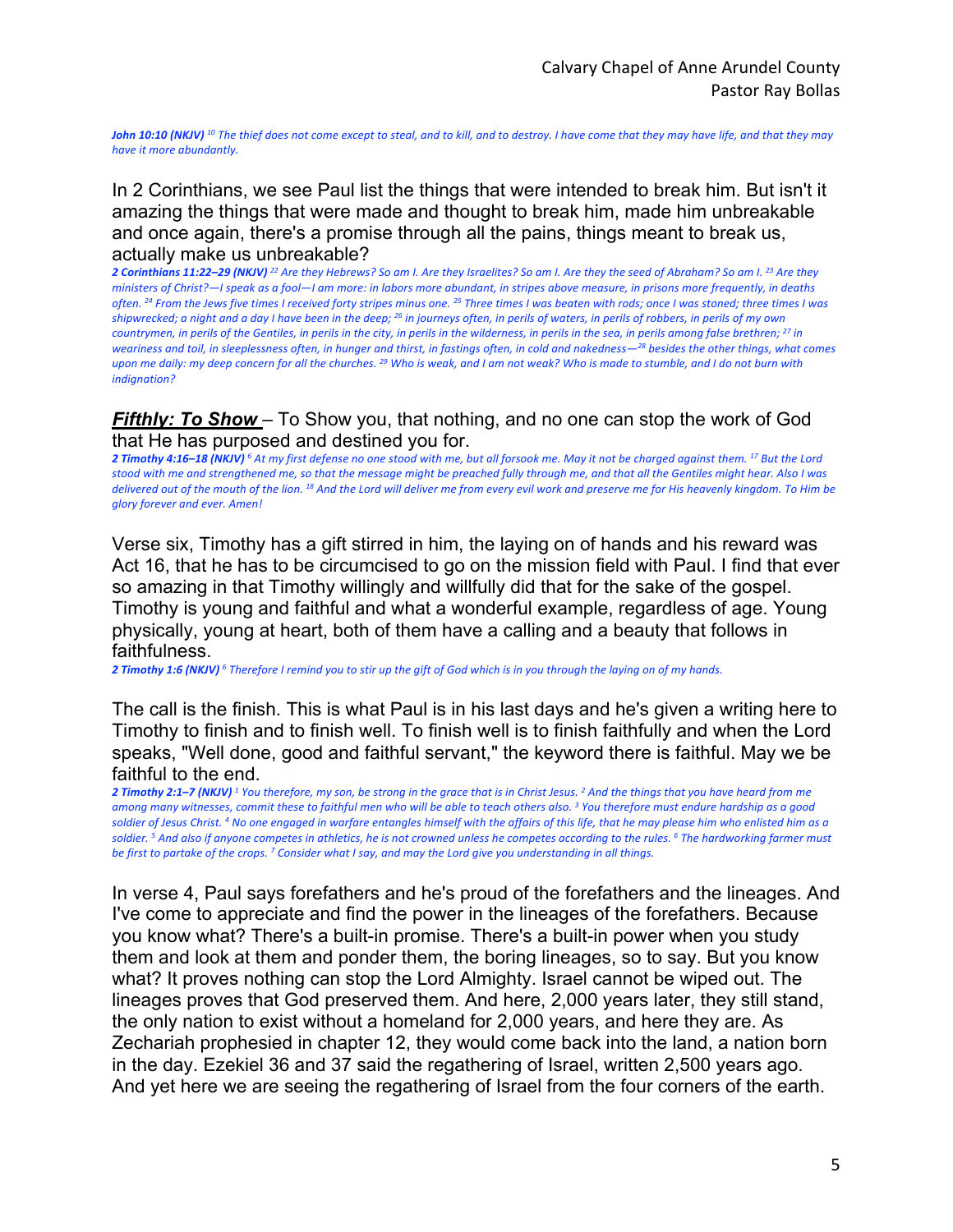The boring lineages proves that nothing can stop the Lord Almighty. The gospel cannot be stopped.

The lineages to the Messiah, as many times as they were tried to be wiped out, whether it was Haman or Herod, the gospel could not be stopped, the lineage of it. And Jesus Christ was born exactly as ordained by the scripture's prophecy, and lineage. And when the third H, Hitler, tried to wipe out Israel, they still stand. Even with such a mad man, three mad men, yet none of them could stop the Lord Almighty.

And as I read that in Genesis 49:25, "By God of your father, by the Almighty." And that word there Almighty El Shaddai. Psalm 89:18, "For our shield belongs to the Lord, the Holy one of Israel" The Holy one of Israel speaks two words, Holy and Israel. Israel means God prevails. As Jacob wrestled with God, God prevailed. Israel is his name, as it was changed. Holy means set apart. And so we have a lineage of the set apart God who prevails. And so the promise that we see through the forefathers for us, no one, nothing can stop the Lord Almighty. Nothing can stop Philippians 1:6, that he who began and a good work will be faithful to complete it until that day. As we read the other passages of the promise of his appearing, nothing can stop the Lord Almighty coming back and coming for us.

*Genesis 49:25 (NKJV) <sup>25</sup> By the God of your father who will help you, And by the Almighty who will bless you With blessings of heaven above, Blessings of the deep that lies beneath, Blessings of the breasts and of the womb.* 

*Psalm 89:18 (NKJV) <sup>18</sup> For our shield belongs to the LORD, And our king to the Holy One of Israel.* 

*Philippians 1:6 (NKJV) <sup>6</sup> being confident of this very thing, that He who has begun a good work in you will complete it until the day of Jesus Christ;* 

*1 Thessalonians 2:19 (NKJV) <sup>19</sup> For what is our hope, or joy, or crown of rejoicing? Is it not even you in the presence of our Lord Jesus Christ at His coming?* 

## **5 Reasons God Reveals Personal Hurts in the Epistle of Second Timothy**

- First: To Contrast (Who is Faithful)
- Secondly: To Acknowledge (Close People do Hurt Us)
- Thirdly: To See (God Sees Who Hurts You)
- Fourthly: To Promise (Still There is a Promise of Abundant Life)
- Fifthly: To Show (Nothing Can Stop the Lord in Your Life)

## **Conclusion**

So Paul, his pain isn't against Rome who's imprisoning him. It isn't against the Jews who falsely accused him that started this whole mess in his life. His pain is about the false prophets coming to deceive the church. His pain is in the personal relationships that have hurt him and wounded him. It's not what we would have thought. We would've thought his pain would've been against Rome, the tyrant governing authority. You would've thought it'd been bitter at the Judaizing Jewish countrymen, but it's not, and hence speaks a deep story for each and every one of us of what this passage, what this four-chapter book means to us as Paul preaches through pain. And yet his pain comes in power and speaks a story to us because all of us suffer some type of pain through this world. And God has a story and a word for us as we start this new study in this glorious book of II Timothy.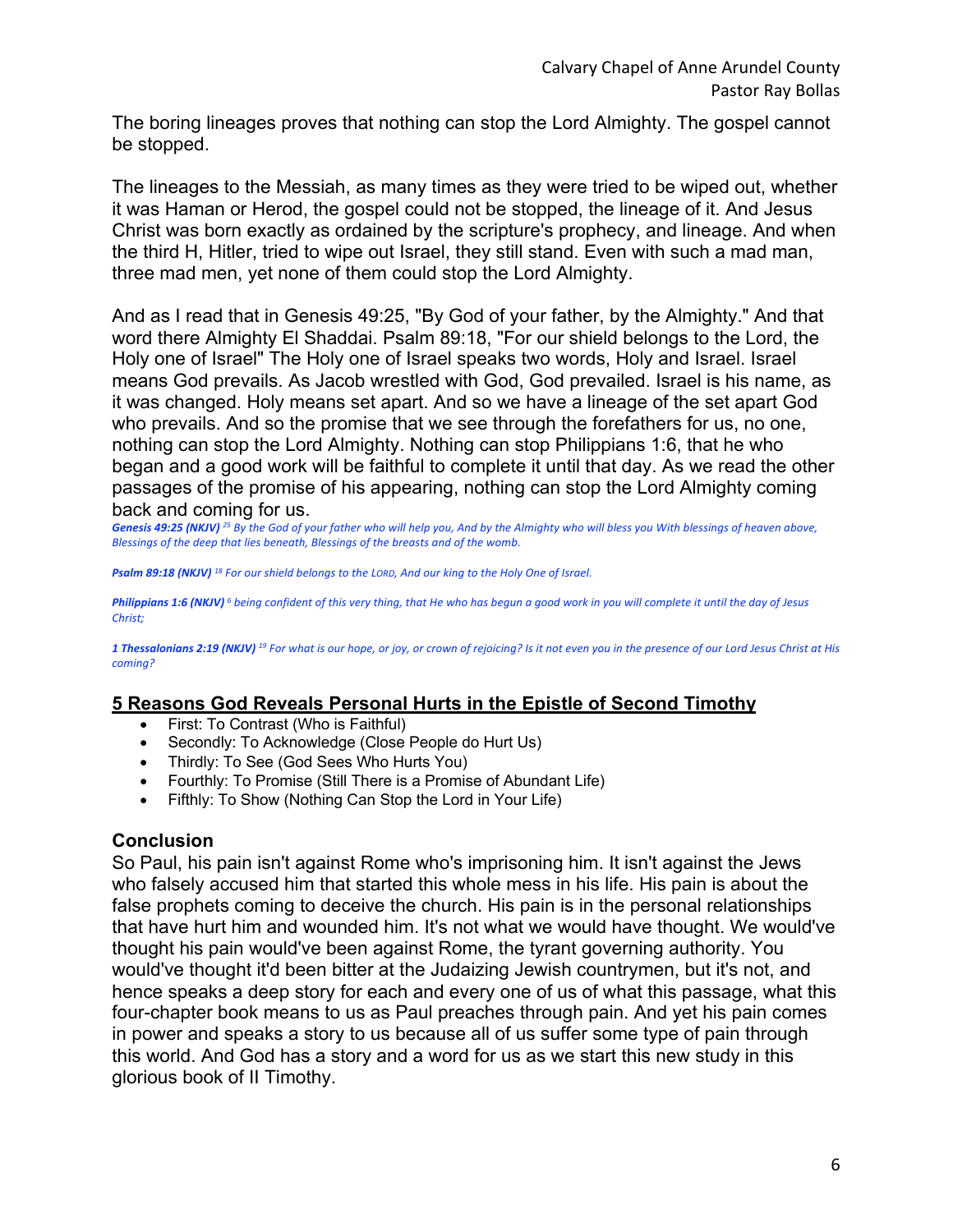# Calvary Chapel of Anne Arundel County Pastor Ray Bollas

### Communion

*1 Corinthians 11:23–26 (NKJV) <sup>23</sup> For I received from the Lord that which I also delivered to you: that the Lord Jesus on the same night in which He was betrayed took bread; 24 and when He had given thanks, He broke it and said, "Take, eat; this is My body which is broken for you; do this in remembrance of Me." 25 In the same manner He also took the cup after supper, saying, "This cup is the new covenant in My blood. This do, as often as you drink it, in remembrance of Me." 26 For as often as you eat this bread and drink this cup, you proclaim the Lord's death till He comes.* 

#### **Prayer**

The Word of God is Living and Powerful, and is ready, and will do a mighty work in our lives. *Hebrews 4:12 (NKJV) <sup>12</sup> For the word of God is living and powerful, and sharper than any two-edged sword, piercing even to the division of soul and spirit, and of joints and marrow, and is a discerner of the thoughts and intents of the heart.* 

#### **In Every Study**

- Who Is God? (How Great is He?)
- What Does He Think of Me? (How Wonderful Are His Thoughts Towards Me?)
- What Does He Want Me to Do?
- What Can I Boldly Request of Him?
- What Do I Need to Be on Guard of When I Leave Here Today?

Boldly come to the throne of grace, ask God to reveal Himself in a mighty way to you, and to do I might work in you, and through you.

*Hebrews 4:16 (NKJV) <sup>16</sup> Let us therefore come boldly to the throne of grace, that we may obtain mercy and find grace to help in time of need.*